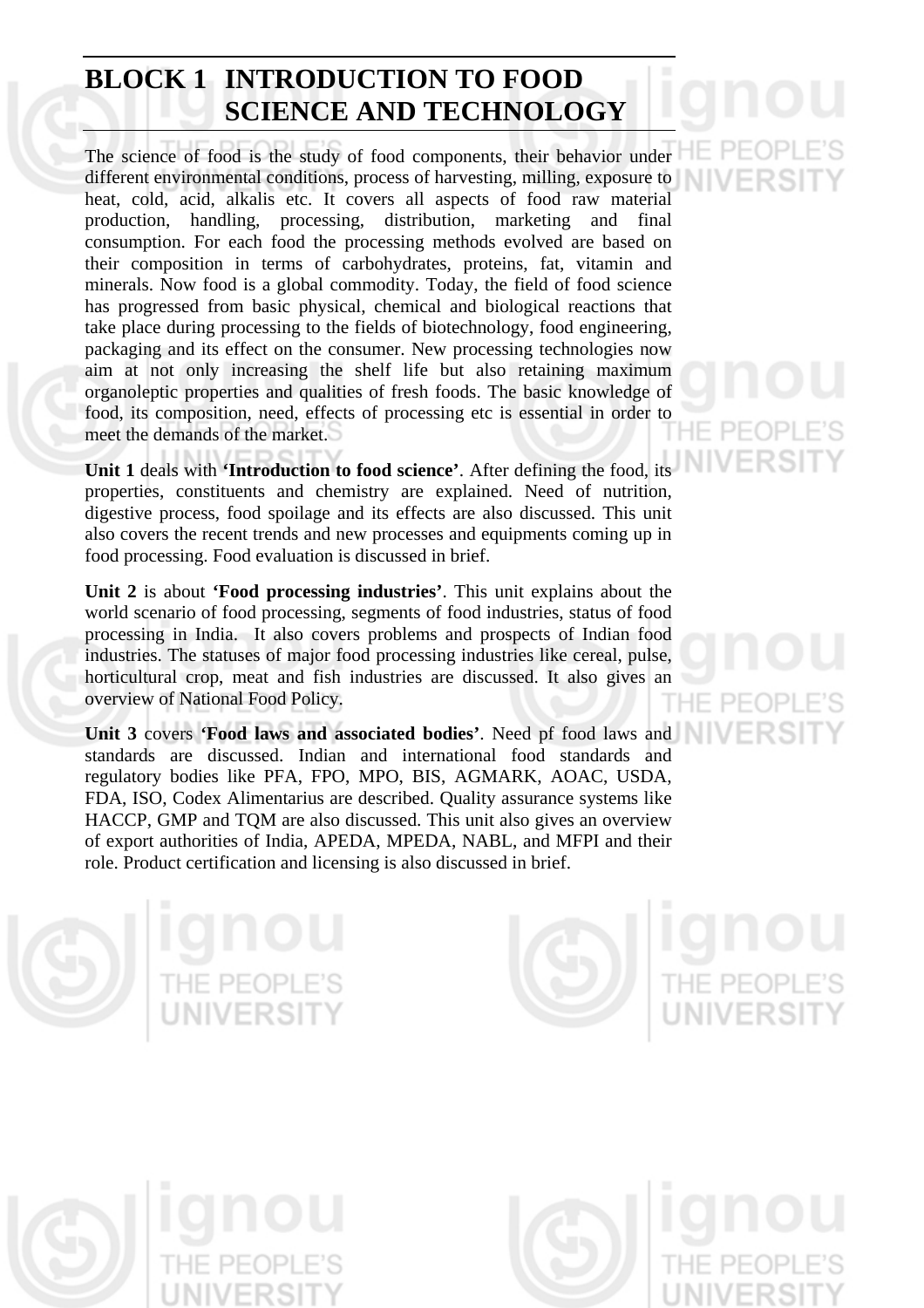# **BPVI-001 FOOD FUNDAMENTALS**

**Block 1 Introduction to Food Science and Technology** 

 **Unit 1 Introduction to Food Science Unit 2 Food Processing Industries** 

 **Unit 3 Food Laws and Associated Bodies** 

#### **Block 2 Characteristics of Edible Agricultural Products**

- Unit 4 Food Grains, Pulses and Oil Seeds
- Unit 5 Fruits and Vegetables
- Unit 6 Dairy, Poultry, Meat, Fisheries and Marine Products
- Unit 7 Commercial Crops, Spices, Medicinal and Aromatic Plants

## **Block 3 Nutrition**

- Unit 8 Nutritional Aspects
- Unit 9 Food for Growth and Repair
- Unit 10 Loss of Food Value in Fresh Produce and Processed **Products**
- Unit 11 Anti-Nutritional Factors, Food Contaminants and Toxic Elements

#### **Block 4 Quality Aspects**

F'S Unit 12 Quality Characteristics

- Unit 13 Deteriorative Factors and their Control
- Unit 14 Quality Assurance: Regulation, Codes, Grades and Standards







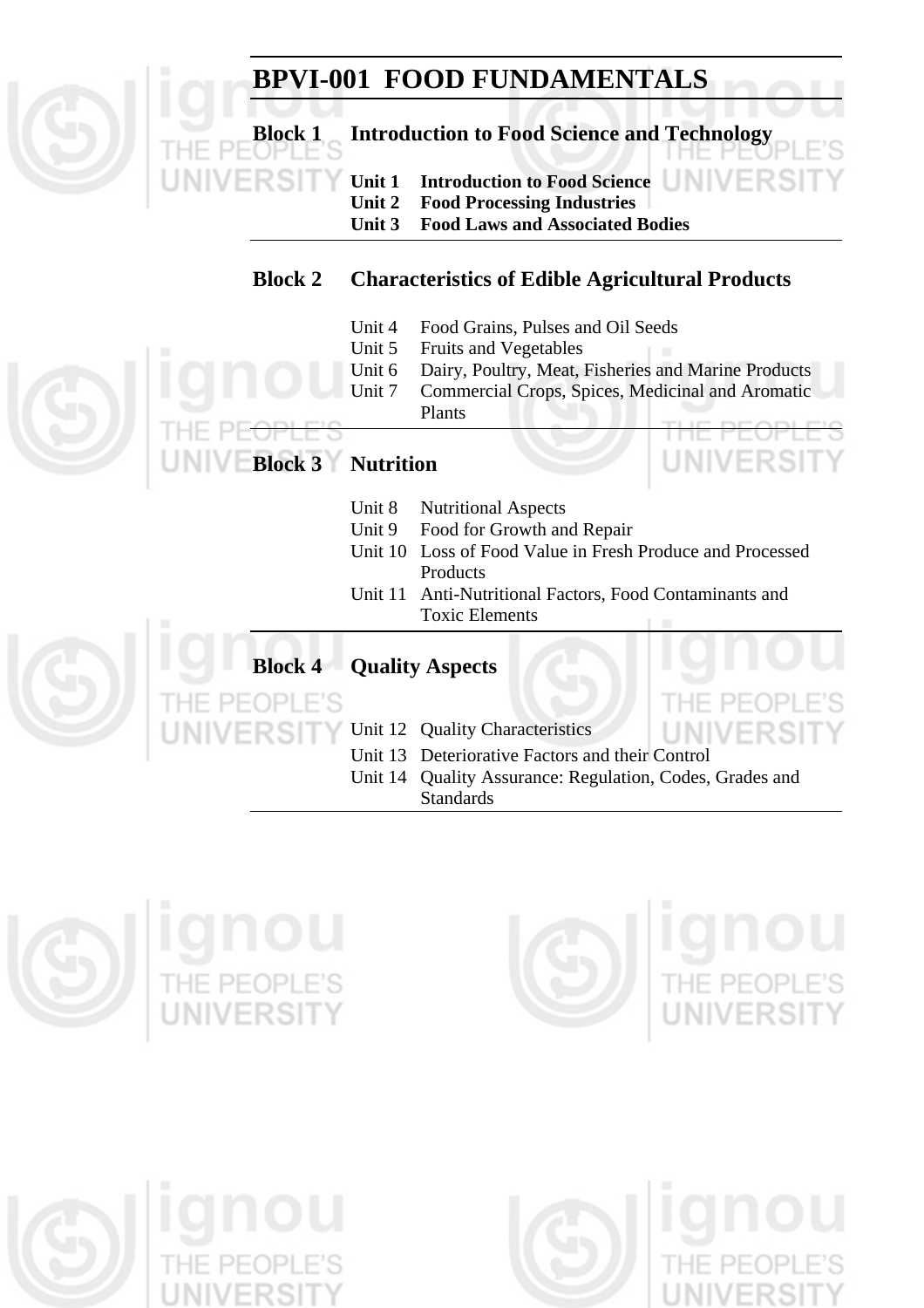## **UNIT 1 INTRODUCTION TO FOOD SCIENCE**

#### **Structure**  1.0 Objectives 1.1 Introduction − Definition of Food 1.2 Constituents of Food, Properties and Their Significance Physical Properties of Foods Rheological Properties Thermal Properties Mass Transfer Properties Electrical Properties 1.3 Food Chemistry: Moisture, Carbohydrates, Proteins, Lipids, Vitamins, Minerals, and Phyto-Chemicals Moisture Carbohydrates Proteins Vitamins Minerals Phyto-chemicals 1.4 Nutrition and Digestion Nutrient Needs Digestive Process Components of the Human Digestive System Stability of Nutrients 1.5 Food Spoilage and its Effects Types of Food Deterioration Causes of Food Deterioration Food-Borne Disease 1.6 Recent Trends in Food Processing and Preservation 1.7 New Products and Equipment 1.8 Food Evaluation 1.9 Let Us Sum Up 1.10 Key Words

- 1.11 Answers to Check Your Progress Exercises
- 1.12 Some Useful Books

#### **1.0 OBJECTIVES**

After reading this unit, you should be able to:

- know constituents of food and properties;
- explain chemistry of food and nutrition;
- describe food spoilage and its effect; and
- discuss recent advances in food science and food evaluation.

#### **1.1 INTRODUCTION** − **DEFINITION OF FOOD**

Foods are materials, which in their naturally occurring, processed or cooked forms, are consumed by human beings for their nourishment, sustenance and enjoyment. Moreover food items are food grains (cereals: wheat, rice, coarse cereals like sorghum, millets etc.), legumes (pulses: red gram, black gram, green gram, beans), horticultural produce (fruits, vegetables, spices, condiments etc.), livestock produce (meat, egg, milk etc.) and fish (fish, prawns, crabs etc.). Beverages like tea, coffee, cocoa etc are also part of food.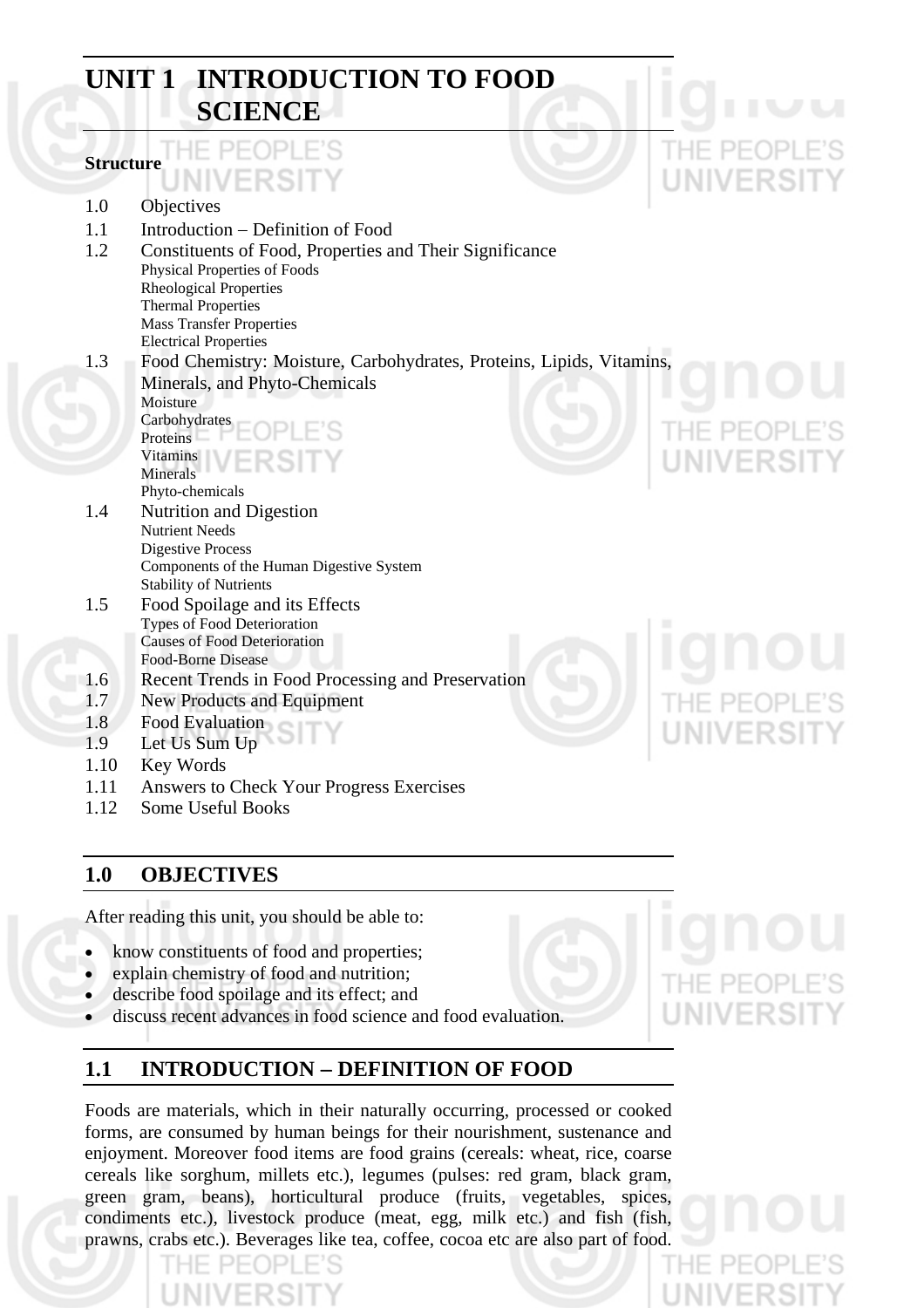

Food sources in their natural form are cultivated, reared, captured or cultured. Some foods can be taken in raw form while most need some kind of processing to introduce desirable characteristics in them to make them acceptable, edible and digestible.

Food, as is known, is the essence of life. It is an exciting subject to study and know its importance and values. In earlier days human started experimenting on various forms and tastes. This led to the development of culinary art. Later on some people who developed special interest, became expert and earned name and fame. Much later it became a huge industry with a trade value of US\$ two trillion.

Food Science and Food Technology can be defined as

**Food Science:** Food Science is the discipline in which the Biological and Physical Sciences and Engineering are used to study the nature of Foods, Causes of their deterioration and the principles underlying Food Processing.

**Food Technology:** It is the application of Food Science to the selection, preservation, processing, packaging, distribution and use of safe nutritious and wholesome food. UNIVERSI I

#### **1.2 CONSTITUENTS OF FOOD, PROPERTIES AND THEIR SIGNIFICANCE**

There are two important properties of food: nutritional value and taste (hedonic) value. The former is relatively easier to quantify since important nutrients are limited in number and their effects are more or less defined. Defining the taste is more difficult because it must take into account all those properties of food including visual appeal, smell, taste and texture, which interact with our senses. These properties are influenced by a large number of compounds, which in part have not been identified. Besides their nutritional and hedonic values, foods are increasingly being judged according to properties, which determine their handling.

#### **1.2.1 Physical Properties of Foods**

In broad sense, the physical properties of foods may be defined as those properties that lend themselves to description and quantification by physical rather than chemical means.

**a) Geometrical properties:** These encompass the properties of size, shape, volume, density and surface area as selected to homogeneous units. The geometrical characteristics of texture refer to structural geometry and structurally heterogeneous foodstuffs.

**Size and shape:** The shapes of fruits and vegetables have been classified into 13 categories such as round, oblate, oblong, conic, elliptical, truncated, ribbed etc. the much prevailing method for quantitative shape description involves sphericity which is

#### **Sphericity = de/dc**

Where, **de** is the diameter of a shape of same as the test object and **dc** is its diameter of smallest circumscribing sphere (usually the longest diameter of the test object).



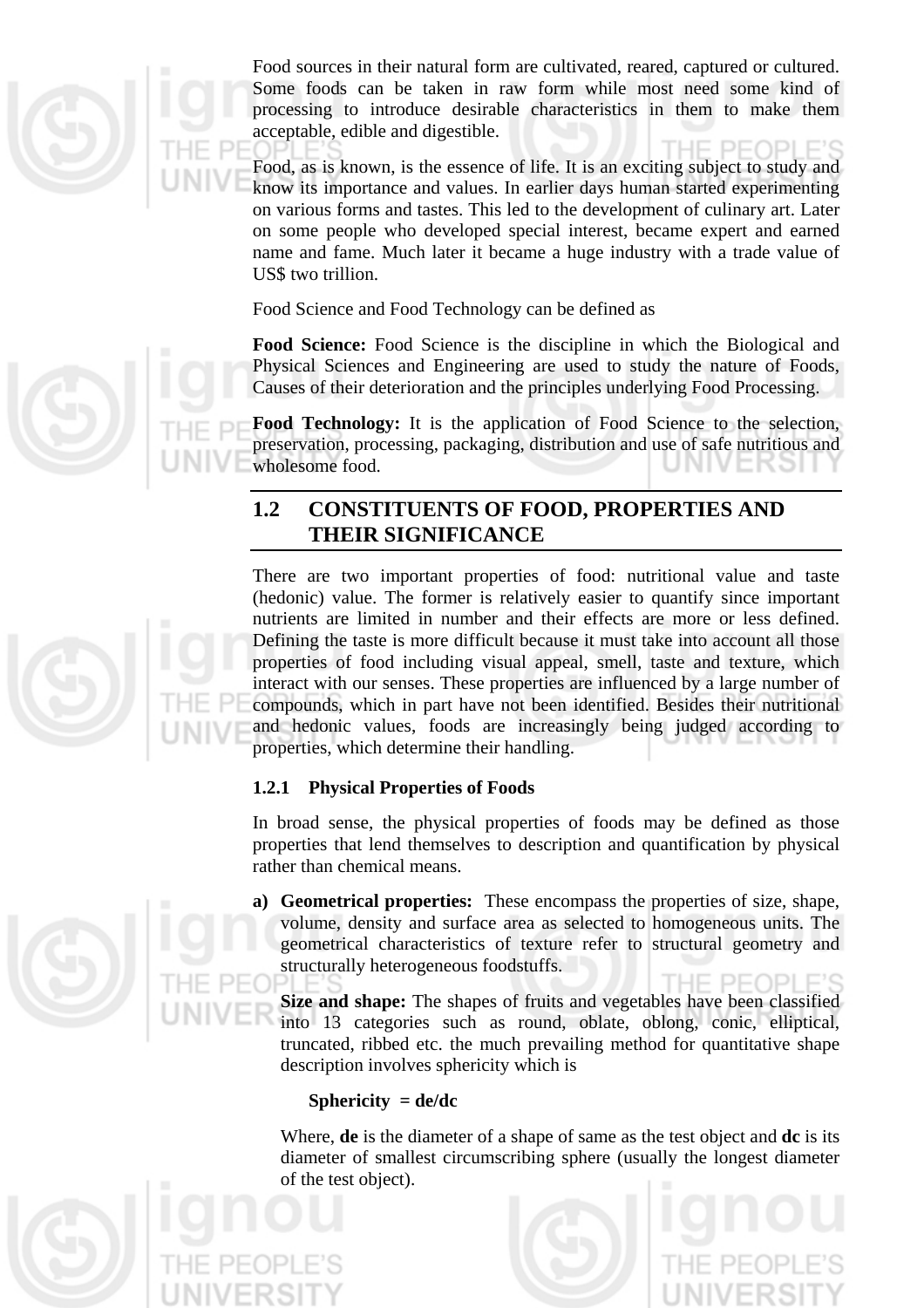Size is usually characterized by determining the opening, as in sieve or screen, through which the product will or will not pass and measurement of diameter or length of product.

**Volume, density and surface area:** Volume and density measurement of liquid foods present no special problem, other than the proper control of temperature at which measurements are made. Standard volumetric methods (graduated cylinder) for volume quantification and pycnometer or commercial density meters for density measurement are simple. Volume of agricultural products, especially those exhibiting an irregular shape, is usually determined by water displacement. Density of solids can be determined by floatation in liquids (usually salt solutions) of different densities. Density of certain agricultural produce (peas, lima beans, potatoes) is an indirect measure of their texture also. Separation by density in floatation is also used with many agricultural commodities to remove defective materials and extraneous matter. Density is measured and defined in various ways like true density, substance density, particle density, apparent density and bulk density.

Surface area values have a meaning in heat transfer. A number of methods have been developed for calculating the surface area of products such as fruits etc based on shape factor measurement (e.g. areas of axial or longitudinal cross sections).

**b) Optical properties:** The most important optical properties from the quality point are colour and surface appearance (gloss) of the produce. These works on reflected light along with some spectrophotometer measuring light in both reflectance and transmittance modes. Transmitted light may be used for detecting defects such as water cores in apple.

**Colour:** It is one of the most important attributes and can separate a high quality produce (such as the golden yellow of a table orange) or can alert the consumer to a potential psychological danger (such as green processed meat). It also inferences flavour requirements in produce such as beverages and dessert gels and it affects consumer perceptions. Spectrophotometric method for colour description is based on three demarcations reflectance (lightness), dominant wavelength and purity. In this Hunter colour lab equipment colour scales L, a and b are used. L defines the lightness, a, the red-green lines and b the blue-yellow lines.

**Gloss:** The appearance of a surface, whether it is glossy or dull, is an important physical aspect of food quality detected by human vision. Typical of products where a shiny surface is valued as apples, cucumbers, cherries, on the other hand, oranges, green beans etc have dull surface. Gloss in the psychological attribute of surfaces associated with the spectrum reflects and can vary from surface to surface.

#### **1.2.2 Rheological Properties**

The complex nature of foods their variability and their diverse behaviour are some of the reasons for cataloguing separately the flow behaviour of specific foods.

The evaluation of rheological properties of solid foods can be divided into two broad classes. *Fundamental* tests measure properties that are inherent to the material and independent on the geometry of sample, the condition of loading or the apparatus e.g. modulus of elasticity, Poisson ratio, relaxation time, and shear modulus. *Empirical or imitator* tests are used to determine properties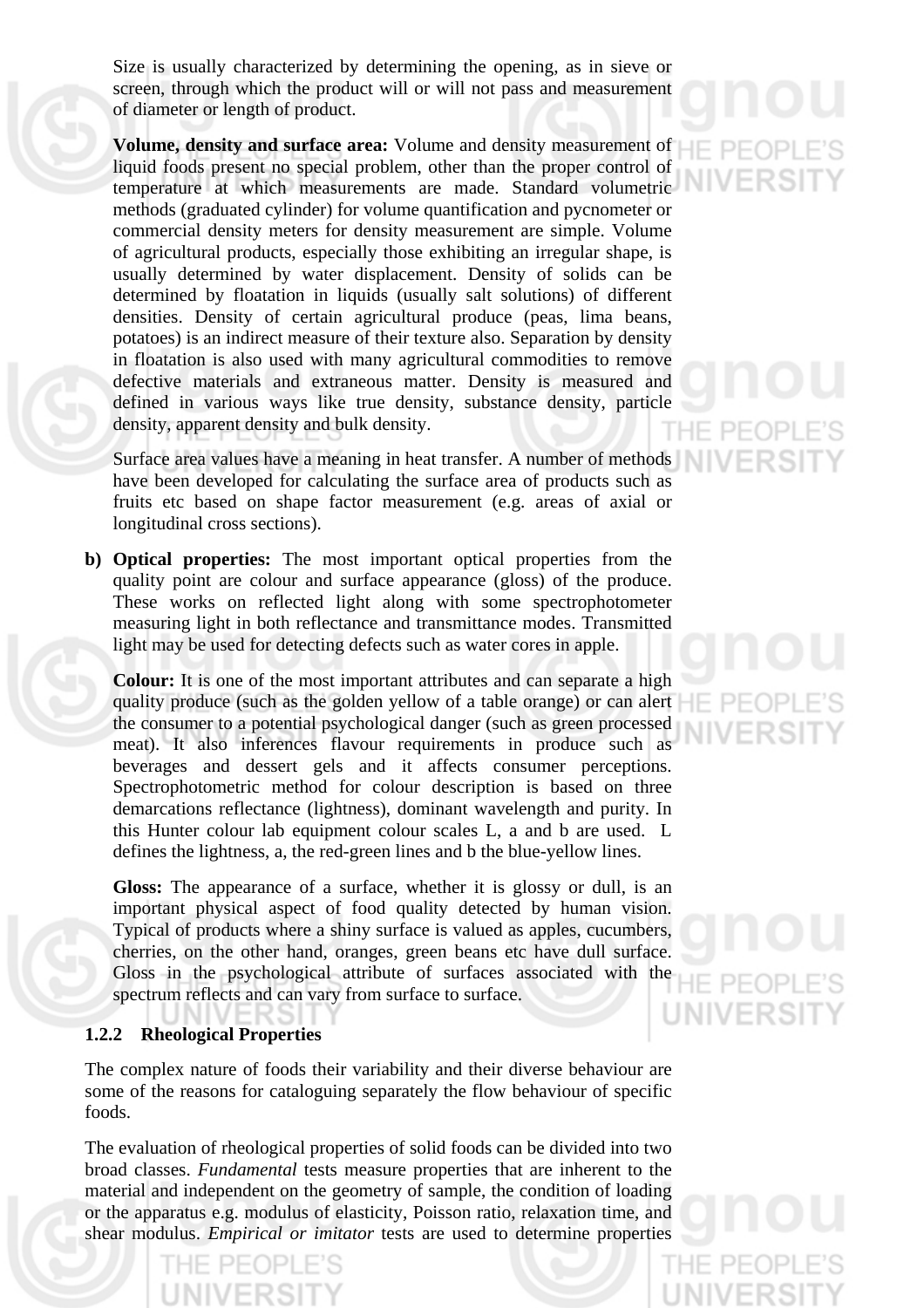

such as puncture force and extrusion energy where the mass of the sample, geometry, speed of test etc also determine the parameter estimated. The fundamental tests as applied to solid foods may again be classified into two essentially different groups: those divided under conditions of static (quasistatic) loading and those considered under dynamic conditions. Because foods are visco-elastic both time dependants and time independent measurements are required.

Foods that flow under gravity and do not retain their shape are considered to be fluid foods. Foods may exist as solids at one temperature and as liquid at other temperature (like ice-creams), suspension of solid matter is fluid media or emulsions. Because of wide varieties of their structure and composition, foods exhibit flow behaviour ranging from simple Newtonian to time dependent non-Newtonian and visco-elastic. For example, raw whole egg at 21 C was found to be a Newtonian fluid. However frozen egg was found to be a shear-thinning fluid.

#### **1.2.3 Thermal Properties**

Thermal properties are required to understand heat transfer during heating or cooling which foods are often subjected. Variability in composition and physical characteristics is typical for all food products.

The major thermal properties are specific heat, enthalpy, thermal conductivity, thermal diffusivity and heat transfer coefficient. These are much commonly used properties in designing a system for heating/ cooling of foods. These are several other properties that are thermal in value but are much less important to most heat transfer applications: melting/freezing point, latent heat, heat of respiration, heat of adsorption, coefficient of thermal expansion, dielectric constant, emissivity and absorptivity (radiation heat transfer).

#### **1.2.4 Mass Transfer Properties**

Mass transfer plays a very important role in basic unit operations of food processing. It is also involved in several physical, chemical and biological food processes such as salting, sugaring, oxygen absorption, de-aeration, and cleaning of process equipment. It is important in food processing and storage, where transfer of moisture; vapours/ gases and flavours components may influence food quality.

PEOPLE'S

#### **1.2.5 Electrical Properties**

These properties determine the amount of energy coupled by a food product, its distribution within the product. Electrical properties are of most basic interest in high frequency food processing and their dielectric properties because these determine a number of related electrical properties, which affect energy coupling and its distribution within a food product. Biological material acts as heavy insulators i.e. non-ideal capacitors, in terms of their ability to store and dissipate electrical energy from an applied electromagnetic field by radiation transfer. These properties result form electric charging and less current generally related to materials electrical capacitance and resistance and are defined by fundamental dielectric properties.

#### **1.3 FOOD CHEMISTRY: MOISTURE, CARBOHYDRATES, PROTEINS, LIPIDS, VITAMINS, MINERALS, AND PHYTO-CHEMICALS**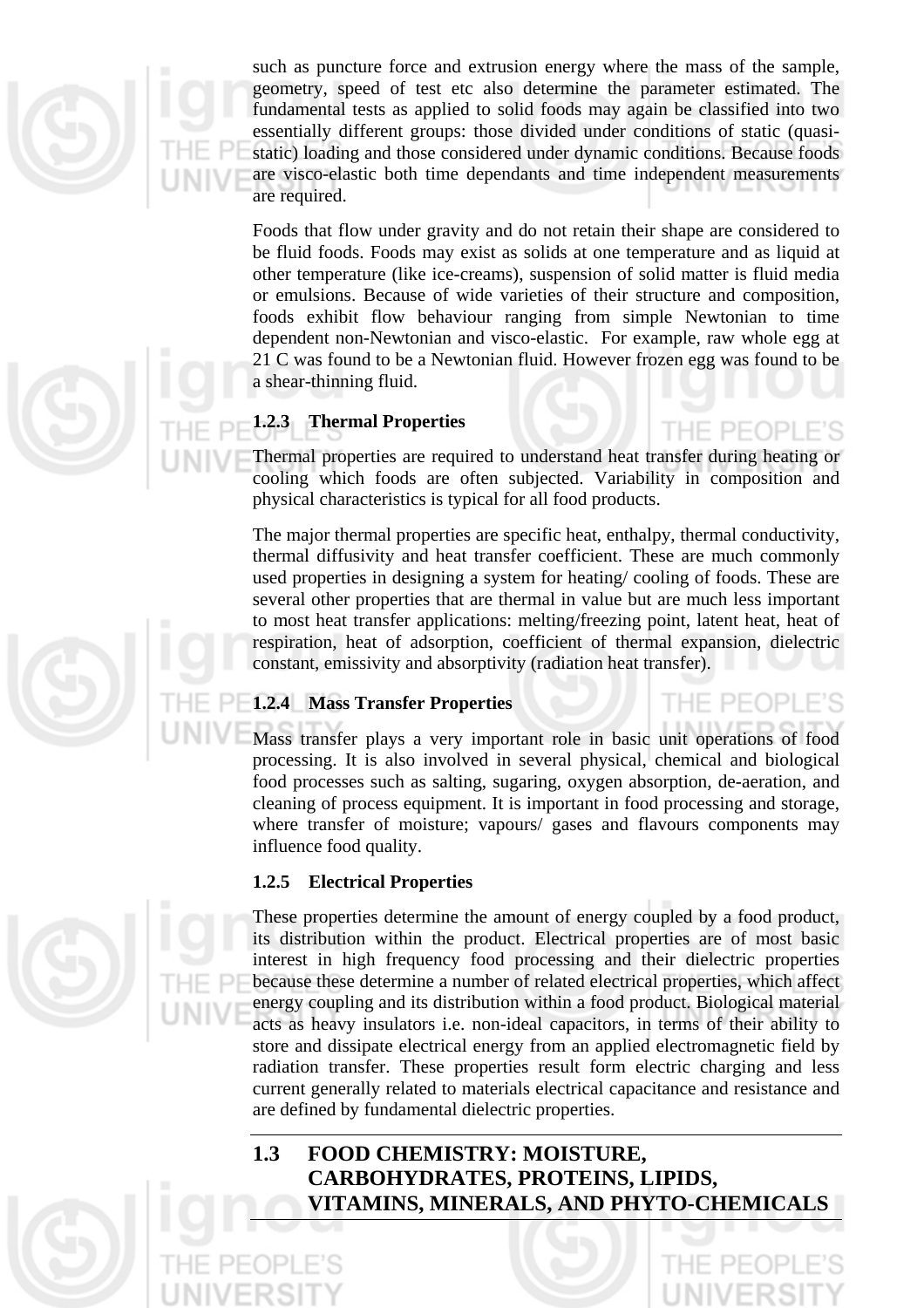Nutrients are naturally occurring chemical substances found in food. There are six categories of nutrients: proteins, lipids, carbohydrates, vitamins, minerals, and water. The chemistry of these nutrients influences the characteristics of our food. Proteins, fats, and carbohydrates in food provide the energy our bodies need to function.

#### /FRSIT **1.3.1 Moisture**

Every food material contains moisture. It is found in two forms i.e. free water and bound water. It is one of the most important attributes of the food material that affects processing, preservation and storage of foods. Fifty to 60 percent of human body weight consists of water. The fruits and vegetables contain 90% to 99%, fruit juices 80% to 89%, pasta, legumes, beef, and dairy 10% to 60%, and crackers and cereals contain 1% to 9% water.

#### **1.3.2 Carbohydrates**

The carbohydrates in diet come from plant foods. Simple carbohydrates include the different forms of sugar (monosaccharides and disaccharides); complex carbohydrates (polysaccharides) include starches and dietary fiber. Specifically they are composed of carbon and water and have a composition of  $C_n$   $(H_2O)_n$ . No single carbohydrate is essential, but carbohydrates do participate in many required functions in the body. Carbohydrates may be divided into following categories.

**Monosaccharides:** It may have 6 carbons (called hexoses), or 5 carbons (called pentoses). Glucose (dextrose), fructose, and galactose are three common hexoses. Ribose and deoxyribose are two common pentoses.

**Disaccharides:** Two monosaccharides may be linked together to form a disaccharide. Sucrose (sugar) is the most common disaccharide and is made of one molecule each of glucose and fructose. Lactose is the major sugar in milk and is made up of one molecule of glucose and one of galactose. Maltose is a disaccharide made from two molecules of glucose.

**Polysaccharides:** Combination of more than two sugars is referred to as oligosaccharides, unless they are very large and then they are called polysaccharides. Raffinose and stachyose are two oligosaccharides. Nutritionally, polysaccharides are added to increase the dietary fiber content and functionally to thicken, form gel, bind water and stabilize proteins. Starch, cellulose, gums are main polysaccharides.

#### **1.3.3 Proteins**

Amino acids are building blocks of protein. Dietary protein is supplied from plant and animal sources. Proteins are polymers of amino acids. The shape and thus the function of a protein is determined by the sequence of its amino acids. Proteins must be broken down (hydrolyzed) to amino acids before they can be used. Once absorbed, amino acids are utilized to make proteins, converted to energy, or stored as fat. About 20 percent of the human body is made of protein.

Amino acids contain an amino group (-NH2) and an acid group (-COOH). There are twenty amino acids that are found in proteins. Amino acids join by forming peptide bonds. The conformation of a protein molecule in the native state is determined by the primary structure, the secondary structure, a tertiary structure.

# UNIVERS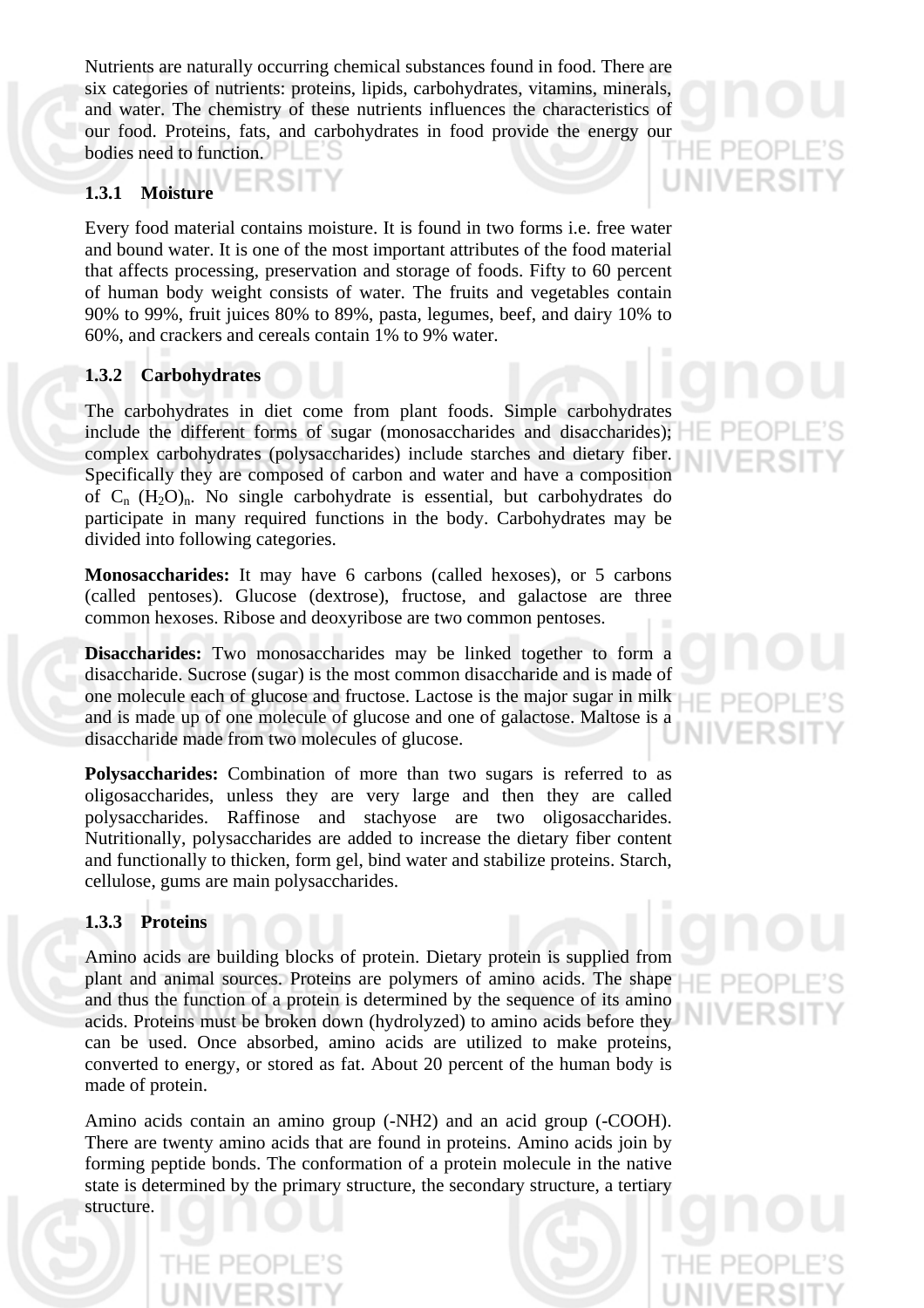

**Primary:** The primary structure is the combination of amino acids in a proper sequence by means of the peptide bonds. No other forces or bonds are implied by this structural level designation.

**Secondary:** Secondary structure is that which forms a pleated or helix structure. The alpha helix is stabilized by hydrogen bonding between carboxyl and the amide groups of the peptide bonds that generally appear in a regular sequence along the chain of amino acids.

**Tertiary:** A tertiary structure is the folding of the coiled chain or chains. Covalent, hydrogen, and Vander Waals forces may be involved in the structural organization of protein molecules.

#### **1.3.4 Lipids**

Lipids include fats and oils from plants and animals. Lipids are the substances in foods that are soluble in organic solvents. This category includes fatty acids, triglycerides, phospholipids, pigments, vitamins, and cholesterol. Naturally occurring fatty acids have an even number of carbons. Reaction products of long-chain fatty acids are very important to the flavour of foods.

Fatty Acids: Fatty acids may be saturated or unsaturated (contain double bonds). A fatty acid that contains one double bond is called mono-unsaturated and with two or more double bonds is called polyunsaturated. Unsaturated fatty acids can exist in two forms, cis and trans, depending upon the arrangement of the portions of the fatty acid molecules around the double bonds. The double bonds in lipid molecules are highly reactive toward oxygen.

**Triglycerides:** Food fats are made up of three molecules of fatty acids connected to a molecule of glycerol and are known as triglycerides. The vast majority of foods contain fat in the form of triglycerides. Triglycerides are broken apart by lipases enzymes produces soapy flavour products. Triglycerides molecule that has had one fatty acid removed is called a diglyceride, two fatty acids removed is called a mono glyceride.

**Phospholipids:** Some fatty acids are connected to glycerol molecules that contain a molecule of phosphorus. These special lipids are known as phospholipids e.g. lecithin. They play important roles in the body but are not essential nutrients because the body can synthesize them in adequate quantities.

**Cholesterol:** Cholesterol is a compound produced by the body that has received considerable attention due to its reported link to heart disease. Some people have a genetic problem with the system that regulates cholesterol synthesis, and they produce excessive amounts. These people generally have greatly elevated serum cholesterol levels. This is of concern because high serum cholesterol is a risk factor for coronary heart disease.

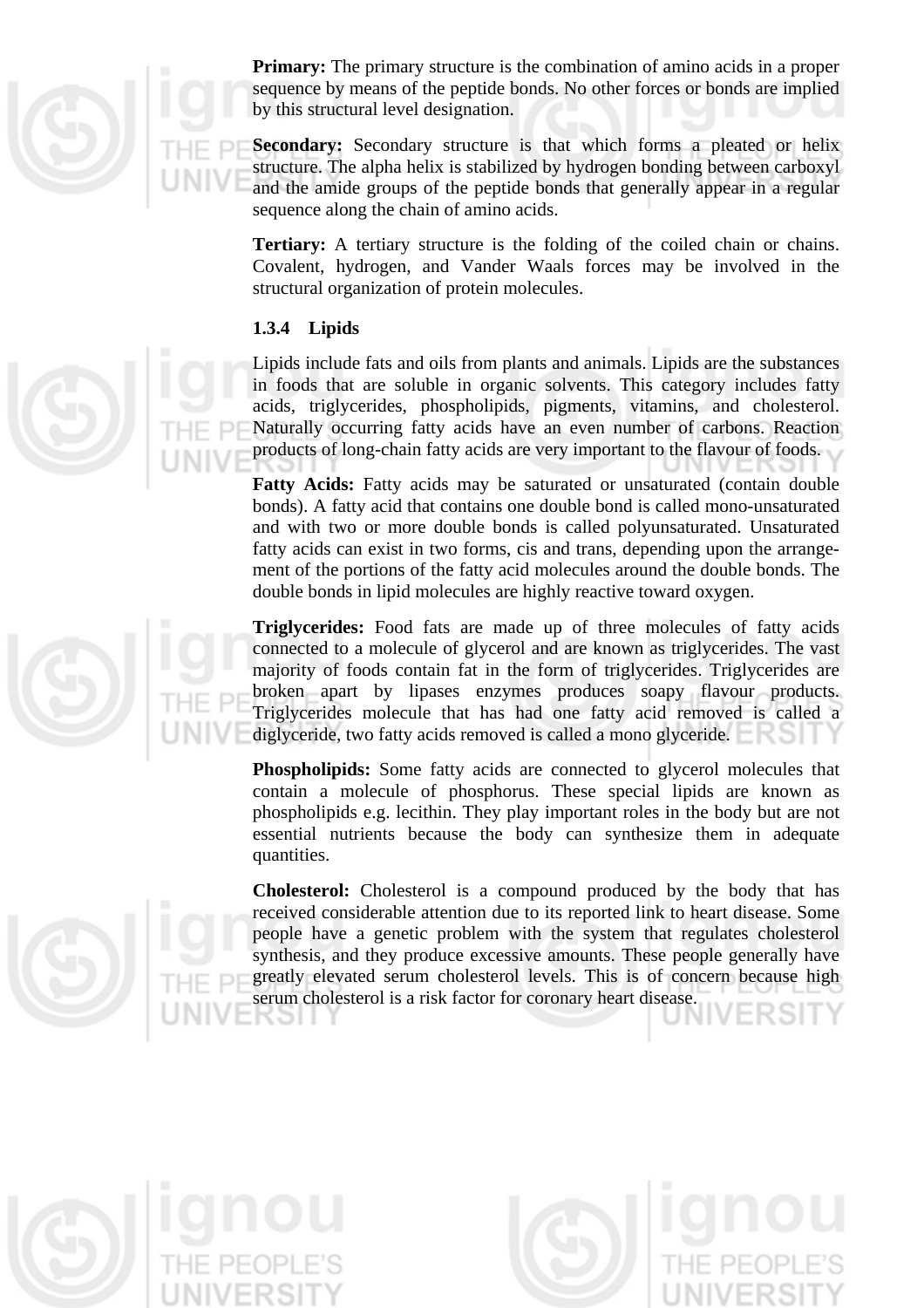#### **1.3.5 Vitamins**

Vitamins are chemical compounds in our food that are needed in very small amounts (in milligrams and micrograms) which regulate the chemical reactions in our body. The vitamins are divided into fat-soluble and watersoluble vitamins. Fat-soluble vitamins include vitamins A, D, E, and K. The water-soluble vitamins include the B vitamins and vitamin C. B vitamins include: thiamin, riboflavin, niacin, vitamin  $B_6$ , pantothenic acid, folic acid, biotin, and cobalamin (vitamin  $B_{12}$ ).

#### **1.3.6 Minerals**

Minerals, which are also needed only in small amounts, have many different functions. Some minerals assist in the body's chemical reactions and others help form body structures. Minerals are important for energy transfer and as an integral part of vitamins, hormones, and amino acids. Depending on the amount in the body, minerals in the diet are classified as macro-minerals or micro-minerals (sometimes called trace minerals) as listed below:

#### **Macro-minerals**

| .           |           |
|-------------|-----------|
| Calcium     | Chloride  |
| Phosphorous | Magnesium |
| Potassium   | Sulphur   |
| Sodium      |           |

#### **Micro-minerals important in nutrition include:**

EDRIT

| Chromium  | Molybdenum | Iodine  |
|-----------|------------|---------|
| Cobalt    | Silicon    | Nickel  |
| Copper    | Tin        | Seleniu |
| Fluorine  | Vanadium   | Zinc    |
| Manganese | Fluorine   |         |
|           |            |         |

Selenium

#### **1.3.7 Phyto-chemicals**

Phytochemicals exhibit diversified physiologic and pharmacologic effects. Active derivatives extracted from leaves, stems, roots, flowers, and fruits of plants may be classified into three main categories:

- 1. Toxic with no discernible therapeutic use; e.g. pyrrolizidine alkaloids, nicotine, and hydrazine derivatives
- 2. Toxic but useful for treatment of disease when used in controlled amounts; e.g. morphine, digitalis, and vinca alkaloids
- 3. Chemo preventative, useful against diseases; e.g. arteriosclerosis, cancer, and diverticular disease

Most active chemo preventative phytochemicals are high molecular-weight fibers such as celluloids, pectins, lignins, and low-molecular-weight compounds such as carotenoids, dithiolthiones, flavnoids, indole carbinols, isothiocyanates, mono- and triterpenoids, and thioallyl derivatives.

#### **1.4 NUTRITION AND DIGESTION**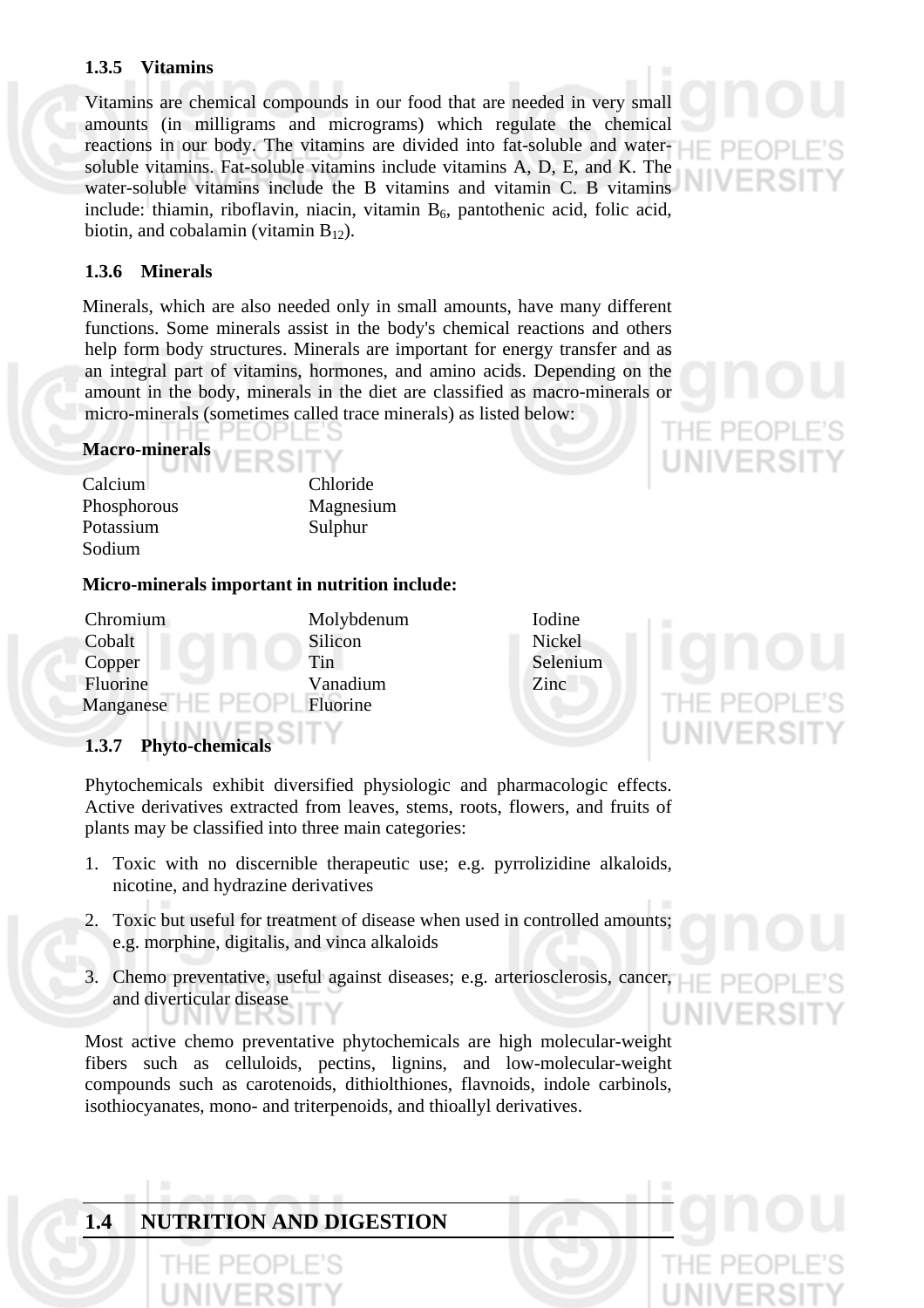#### **1.4.1 Nutrient Needs**

The requirement for a nutrient is that the minimum intake will maintain normal functions of the body and health. The main nutrients required by human beings are water, carbohydrates, protein, fat, vitamins and minerals. These are the source of energy. The nutrient needs of human beings are described below.

- **a) Water:** Water is essential. About 65 percent of the adult body is made up of water. Lack of water can cause death more quickly than lack of any other nutrient. All the chemical reactions that occur in the body take place in water. Water also reacts during the chemical processes, regulates body temperature, transports nutrients and wastes, and dissolves nutrients. An adult should drink three to five litres of water each day.
- **b) Carbohydrates:** Dietary carbohydrates include sugars, complex carbohydrates, starch and fiber. During digestion all carbohydrates except fiber break down into sugars. Sugars and starches occur naturally in many foods that also supply other nutrients. Examples of these foods include milk, fruits, some vegetables, breads, cereals, and grains.
- **c) Fiber:** Fiber is found only in plant foods like whole-grain breads and cereals, beans and peas, fruits and vegetables. Eating a variety of fibercontaining plant foods is important for proper bowel function. Some of the health benefits associated with a high-fiber diet may come from other components present in these foods, not just from fiber itself. For this reason, fiber is best obtained from foods rather than supplements.

**d) Protein:** The nitrogen in protein is used for the synthesis of purines, pyrimidines, nucleic acids, adenosine triphosphate (ATP), hemoglobin, and cytochromes.

Depending on age and gender, humans require different levels of protein in their diet. Humans need the amino acids that the body cannot synthesize. These are known as essential amino acids. They include:

| Phenylalanine | Methionine |
|---------------|------------|
| Tryptophan    | Valine     |
| Histidine     | Leucine    |
| Isoleucine    | Threonine  |
| Lysine        | Arginine   |

- **e) Lipids:** In food, lipids are a source of essential fatty acids, gives that energy, act as carriers for flavours and fat-soluble vitamins, contributes to texture and mouth feel, is a pre-cursors of flavour, and provides heat transfer medium. The body can produce most of the fatty acids that it requires. It cannot make some fatty acids that contain double bonds. From linoleic acid (18 carbon fatty acid with two double bonds) humans can synthesize all the other fatty acids they require. Thus, linoleic acid is considered as an essential nutrient.
- **f) Vitamins:** Table 1.1 lists the fat-and water-soluble vitamins and their functions.



#### **Table 1.1: Functions of some vitamins**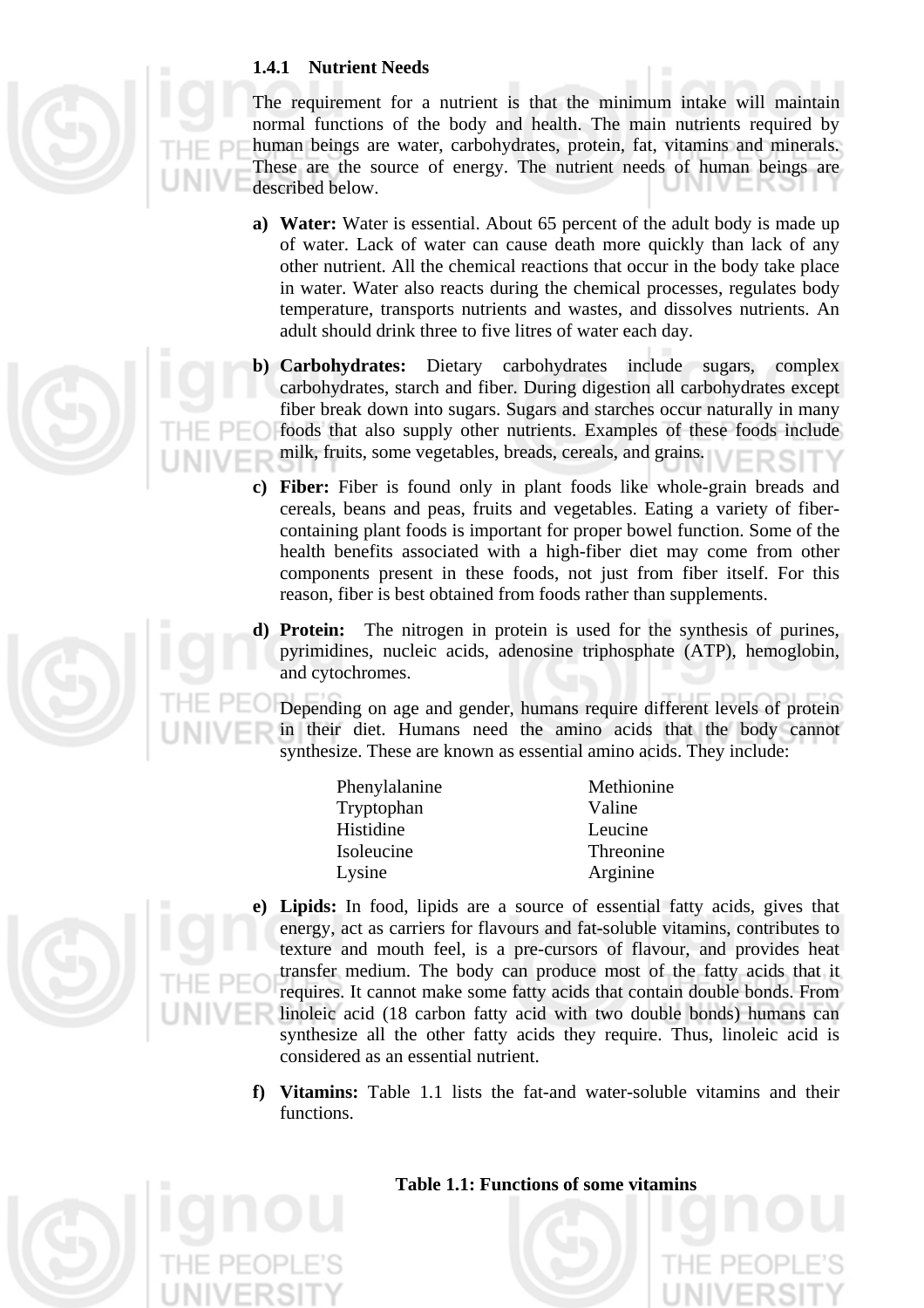| <b>Vitamins</b>             | <b>Some functions</b>                                                                                  |  |  |
|-----------------------------|--------------------------------------------------------------------------------------------------------|--|--|
| <b>Fat-Soluble vitamins</b> |                                                                                                        |  |  |
| Vitamin A                   | Growth and development of bone and epithelial cells, vision                                            |  |  |
| Vitamin D                   | Absorption of dietary calcium and phosphorus                                                           |  |  |
| Vitamin E                   | Antioxidant in tissues                                                                                 |  |  |
|                             | Vitamin $K \mid$ Aids in blood clotting                                                                |  |  |
|                             | <b>Water-Soluble Vitamins</b>                                                                          |  |  |
| Thiamin                     | Coenzyme in energy metabolism                                                                          |  |  |
| Riboflavin                  | Coenzyme in many enzyme systems                                                                        |  |  |
| <b>Niacin</b>               | Coenzyme for cell respiration; release of energy from fat,<br>carbohydrates and proteins               |  |  |
| Vitamin C                   | Metabolism of amino acids, fats, lipids, folic acid, and<br>cholesterol control, collagen formation    |  |  |
| Vitamin<br>$B_{12}$         | Coenzyme for red blood cell maintenance and nerve tissue;<br>carbohydrate, fat, and protein metabolism |  |  |

# **PLE'S IIVERSIT**

# E'S T ERSIT

**g) Minerals:** Table 1.2 lists some of the macro minerals and micro minerals and their functions.

| <b>Mineral</b>                    | <b>Some functions</b>                                                                                                   |  |
|-----------------------------------|-------------------------------------------------------------------------------------------------------------------------|--|
| Calcium                           | Bone mineral; blood clotting; nerve, muscle, and gland<br>function                                                      |  |
| Phosphorus                        | Bone mineral, part of many proteins involved in<br>metabolism                                                           |  |
| Iron                              | Part of haemoglobin and some enzymes, oxygen<br>transport                                                               |  |
| Copper                            | Iron absorption, haemoglobin synthesis, skin pigments,<br>collagen metabolism                                           |  |
| Magnesium                         | Bone mineral, enzyme activator; energy metabolism                                                                       |  |
| Potassium,<br>Sodium,<br>Chloride | Tissue fluid pressure and acid-base balance, passage of<br>nutrients and water into cells, nerve and muscle<br>function |  |
| Zinc                              | Activator of many enzymes                                                                                               |  |
| Iodine                            | Thyroid function                                                                                                        |  |
| Manganese                         | Synthesis of bone<br>cartilage<br>and<br>components,<br>cholesterol metabolism                                          |  |
| Selenium                          | Removal of peroxides from tissues, enzyme activation                                                                    |  |

#### **Table 1.2: Functions of some minerals**

#### **1.4.2 Digestive Process**

T

The processing of food takes place in four stages: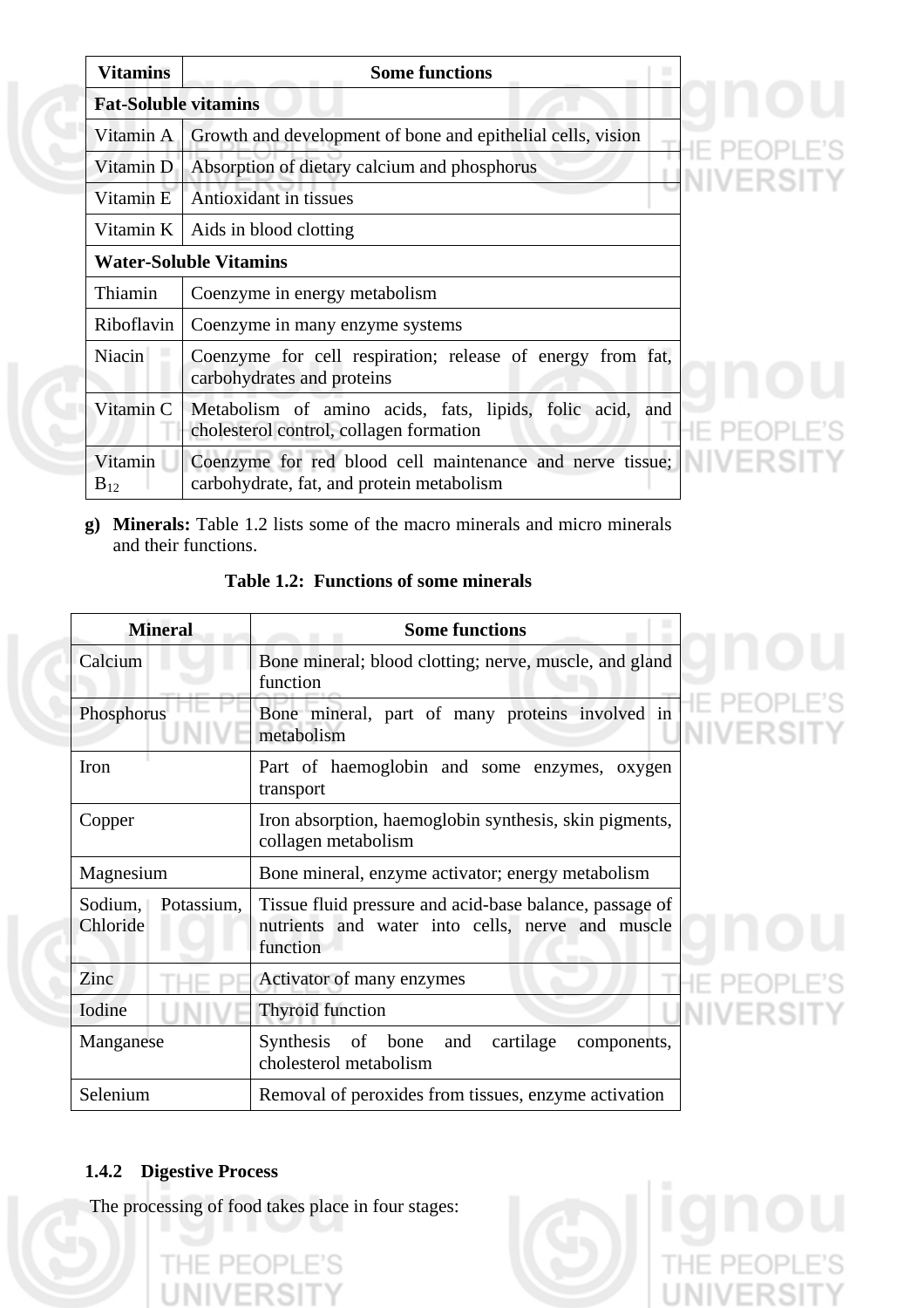

**a) Ingestion:** The act of eating. This is the first of the four main stages of food processing.

**b) Digestion:** Digestion breaks down food into molecules small enough to be absorbed. It breaks polymers into monomers that are easier to absorb and that can be used to synthesize new polymers required by the organism.

- **c) Absorption:** Cells that line the digestive tract take up the nutrients. Nutrients are transported to the cells where they are incorporated into the cells and converted to energy that may be used immediately or stored until needed.
- **d) Elimination:** In the last stage of food processing is elimination in which undigested wastes pass out of the digestive tract.

#### **1.4.3 Components of the Human Digestive System**

The following structures are considered parts of digestive system:

Tongue Pancreas Esophagus Rectum Stomach Anus **Liver** 

Mouth Gall bladder Pharynx Small intestine Salivary glands Large intestine

THE PEOP

#### **1.4.4 Stability of Nutrients**

The nutritive value of food starts with the genetics of the plants or animals. Fertilization, weather, maturity and harvest also influence the composition of the plant or animal being used for food. Storage before processing affects nutrient levels. Then all of the processing steps continue to affect the nutrient levels in a food. Finally, preparation in the home or at the restaurant can reduce the final nutritive value of a food before the digestive process.

Vitamin A is highly sensitive to acid, air, light and heat, vitamin C, D and thiamin to alkalinity, air, light and heat. Because of this sensitiveness, cooking losses of some essential nutrients may be in excess of 75%. A primary goal of food science is to preserve the nutrients through all phases of food harvesting, processing, storage, and preparation. Stability of nutrients under varying conditions of pH, air, light, heat, and cold is different. Nutrient losses are small in most modern food processing operations, but when nutrient losses are unavoidably high, the law allows enrichment.

#### **Check Your Progress Exercise 1**

**Note:** a) Use the space below for your answer.

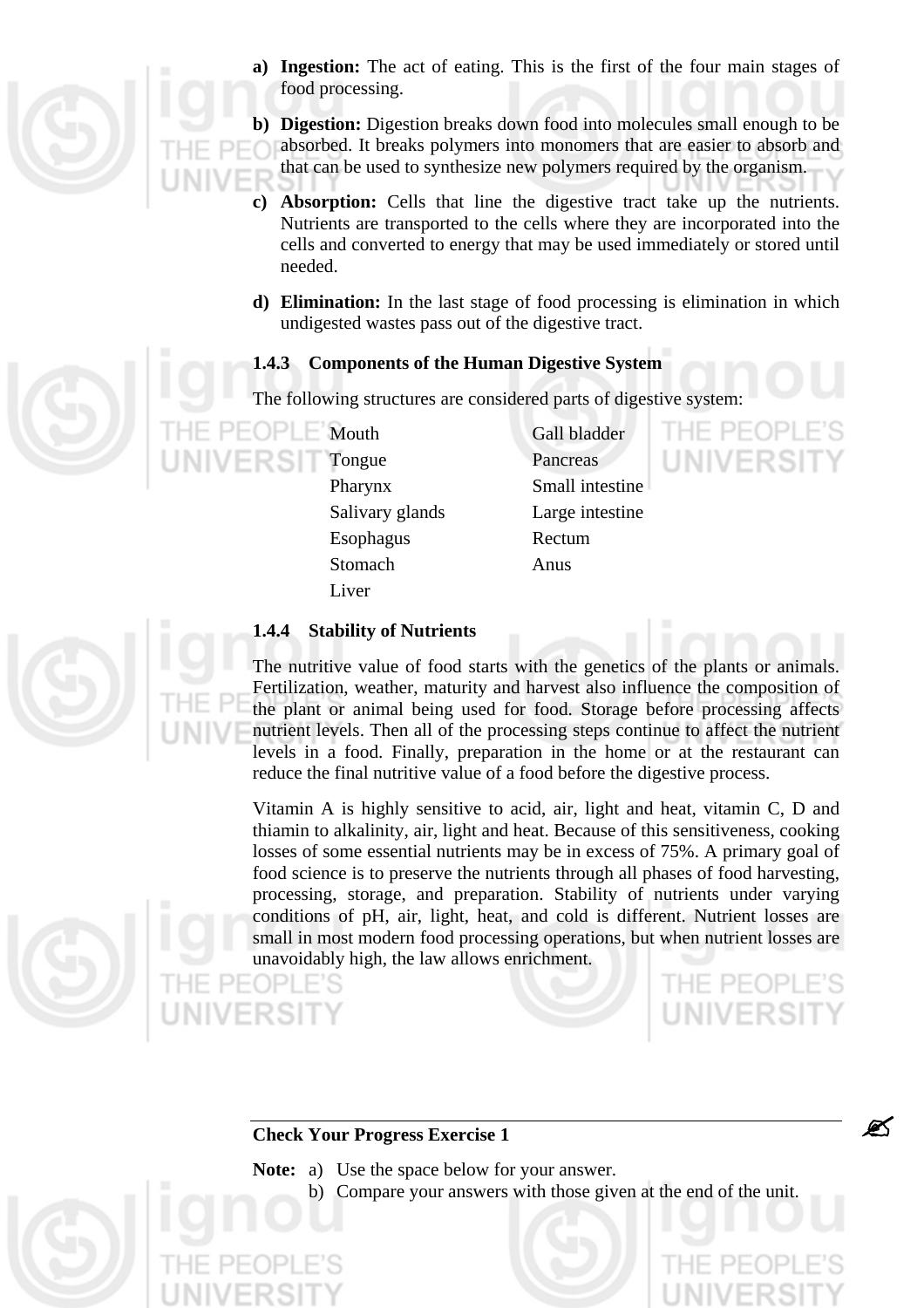|    | 1. What are the major properties of food? Define them.                   |  |
|----|--------------------------------------------------------------------------|--|
|    |                                                                          |  |
|    |                                                                          |  |
|    | w                                                                        |  |
|    |                                                                          |  |
|    |                                                                          |  |
|    |                                                                          |  |
| 2. | Describe the chemistry of carbohydrates and proteins?                    |  |
|    |                                                                          |  |
|    |                                                                          |  |
|    |                                                                          |  |
|    | $-1$                                                                     |  |
|    |                                                                          |  |
|    |                                                                          |  |
|    |                                                                          |  |
|    | 3. What nutrients are required to our body and what are their functions? |  |
|    |                                                                          |  |
|    |                                                                          |  |
|    | PEOPI F'S<br>Tŀ                                                          |  |
|    |                                                                          |  |
|    |                                                                          |  |
|    |                                                                          |  |
|    | 4. Describe digestive process of human.                                  |  |
|    |                                                                          |  |
|    |                                                                          |  |
|    |                                                                          |  |
|    |                                                                          |  |



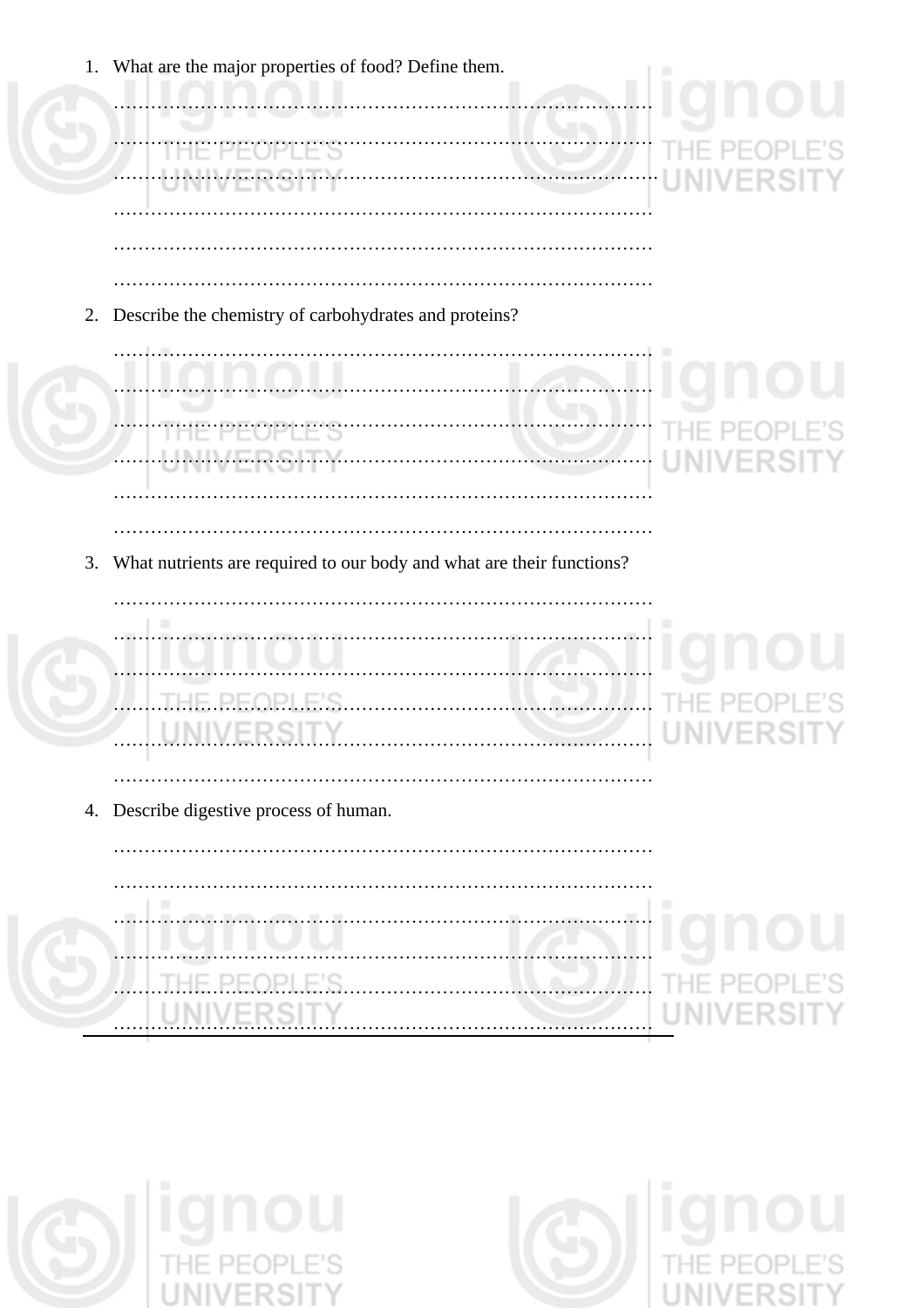

#### **1.5 FOOD SPOILAGE AND ITS EFFECTS**

All foods have a time limit of their usefulness that depends on the type of food, the storage conditions, and other factors. Shelf life is the time required for a food product to reach an unacceptable quality. It depends on the food item, the processing method, packaging, and storage conditions. Food spoilage includes changes in organoleptic quality, nutritional value, food safety, aesthetic appeal, colour, texture, and flavour. To some degree, all cause negative changes in the food as much as possible.

#### **1.5.1 Types of Food Deterioration**

The three general categories of food deterioration are physical, chemical and biological. Factors that cause food deterioration are many, including light, cold, heat, oxygen, moisture, dryness, other types of radiation, enzymes, microorganisms, time, industrial contaminants, and macro-organisms (insects, mice, etc).

#### **1.5.2 Causes of Food Deterioration**

Specific causes of food deterioration include number of factors as described below. These items can cause deterioration individually or in any combination.

**Bacteria, Yeast, Mold:** Thousands of species of microorganisms exist, and few hundred are associated with foods. Not all are bad because some are desirable in food preservation. Bacteria are single-celled organisms occurring in three shapes: round (cocci), rod (bacilli), and spiral (spirilla and vibrios). Some produce spores, and these spores are resistant to heat, chemicals, and other adverse conditions.

Yeasts are the largest of the microorganisms but are still single cells, and some produce spores. Molds are larger than bacteria. They are often filamentous, and they all produce spores.

In foods, microorganisms attack all the food components-sugars, starches, cellulose, fats, and proteins. Depending on the food and the microorganism, the action on food could be to produce acids, making the food sour, or produce alcohol. Some microorganisms produce gas, making the food foamy; still others produce unwanted pigments or toxins.

Environmental conditions that affect microbial growth include temperature and oxygen. Microbes that prefer cold temperatures are said to be pyschrophilic. Mesophilic microorganisms prefer normal temperatures; thermophilic microorganisms prefer hot temperatures. Bacteria or moulds that require atmospheric oxygen are said to be aerobic, and those yeast and bacteria that do not require atmospheric oxygen are called anaerobic. Facultative microorganisms are both aerobic and anaerobic; obligative microorganisms are either.

**Insects:** Insect damage can be minor, but the wounds facilitate additional damage by microorganisms. Insect damage and infestation can also be so much that it can make the food inedible.

**Food Enzymes:** All foods from living tissues have enzymes. At the time of harvest or slaughter, enzymes that control digestion and respiration proceed uncontrolled and cause tissue damage. Some of the post-harvest enzymatic

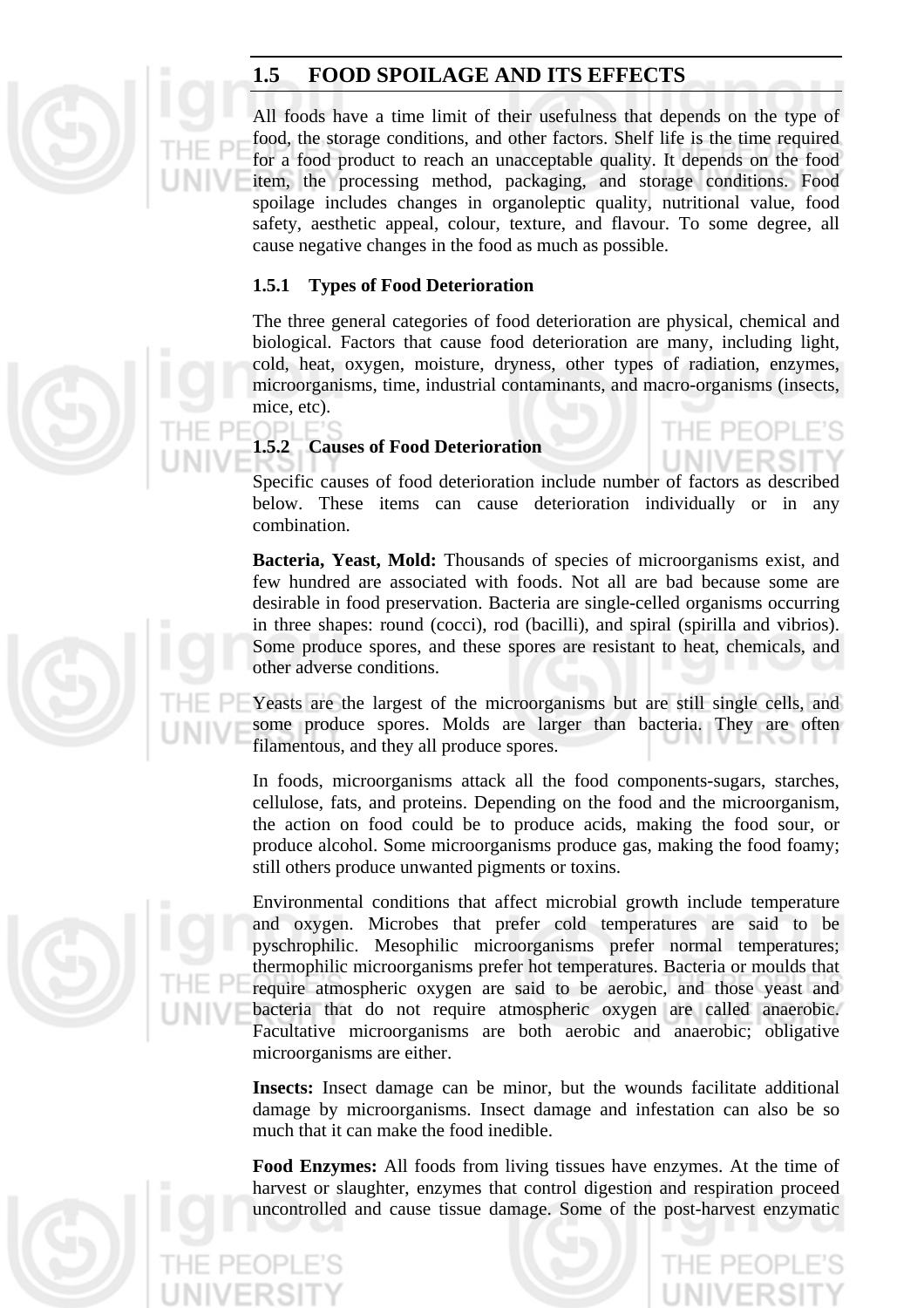reactions are desirable-for example, the ripening of tomatoes and the aging or tenderizing of beef. Heat, chemicals, and radiation can control enzyme action.

**Heat and Cold:** The higher the temperature, the faster the biochemical reactions. In fact, the rate of chemical reactions doubles with each 10-degree rise in temperature. On the other hand, subfreezing temperatures damage tissues. Cold temperatures may also cause discoloration, change the texture, break an emulsion, and denature protein. Chilling can injure the tissue of fruits.

**Oxygen:** Chemical oxidation reactions can destroy vitamins (especially A and C), alter food colours, cause off-flavours, and promote the growth of moulds.

#### **1.5.3 Food-Borne Disease**

Food infections are caused when a microorganism is present in the food and it causes infections in the human when the food is consumed. *Clostridium perfringen, Salmonella* sp., *Escherichia coli* and several others can cause infections. Food intoxication occurs when a food is consumed that contains chemical toxins which poison the humans. *Staphylococcus aureus* and *Clostridium botulinum* both produce toxins.

**Microbes associated with disease:** Disease-causing organisms that are associated with foods are very important from both a human health perspective and from economical perspective. The diseases that are caused by microbes associated with food are grouped into three categories: infections, intoxications, and toxico-infections.

**Food-borne intoxications:** Intoxications are the result of the ingestion of a toxin that is produced by a microbe living on the food product. The toxins that are produced by these organisms usually have a long half-life, even if the microorganism have died, the toxin remains. Intoxications also differ from infections in that the symptoms usually occur within hours after ingestion, instead of the days that are normally associated with food borne infections. Toxin producing strains of *Staphylococcus aureus* are responsible for staphylococcal food poisoning. It can be found in nasal passages, skin and throats of human. Most of these toxins are stable, even under heating conditions. The infective dose for the toxin is between 100-200 nanogrms.

**Mycotoxins:** Mycotoxins are toxins that are produced by molds that have the ability to grow on food products. Different species of *Aspergillus* and *Penicillium* can produce mycotoxins. Depending on the type of food and the conditions, the mold may be present or absent, even if the mycotoxins remains. Foods associated with mycotoxins include grains, such as corn, wheat, beans, rice and groundnut. If moisture is introduced, molds can grow and form mycotoxins. These toxins are then transferred into the food product that is made from the initial material.

#### **1.6 RECENT TRENDS IN FOOD PROCESSING AND PRESERVATION**

New food products and safe foods require new food processing methods and systems. In recent trends, firms exercising control over several stages of food production may increasingly dominate the food industry. This refers to the way products are acquired or traded in a market. Food industry firms form three basic types of vertical coordination.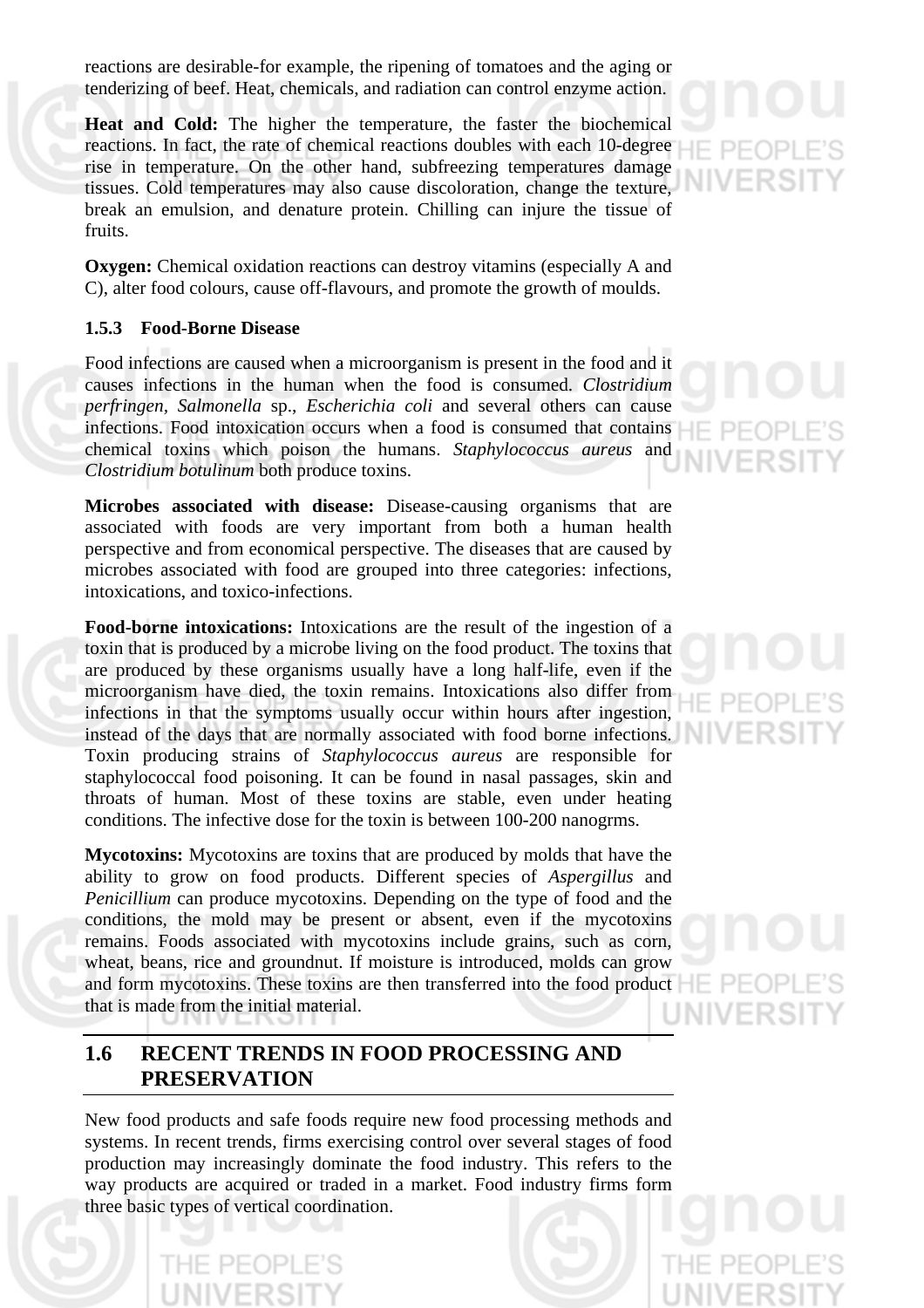

**Open production:** A firm purchases a commodity from a producer at a market price determined at the time of purchase.

**Contract production:** A firm commits to purchase a commodity from a producer at a price formula establish in advance of the purchase. The contract farming comes in this group.

**Vertical integration:** A single firm controls the flow of a commodity across two or more stages of food production.

The food industry has traditionally operated in an open production system. However, more discriminating consumers, plus new technological developments that allow farm product differentiation, are contributing to a decrease in open production and vertical integration. Changing demographics and the increasing value of a person's time contributed to consumer preferences for a wide variety of safe, nutritious and convenient food products.

Providing food products with specific characteristics preferred by more discriminating consumers will likely involve increasingly more detailed raw commodity products, such as frying chicken of a specific weight and size, or a corn kernel with a specific protein content. This effort to carefully tailor raw commodities with processing in mind is already underway in food industries.

#### **1.7 NEW PRODUCTS AND EQUIPMENT**

The kind of food consumed is changing continuously and contributing to the competition and marketing. Over 10000 products are introduced each year in food processing sector. The initial focus of research was to reduce postharvest losses through improved drying and storage technologies. Later research led to advances in processing techniques for food and feed. Latest research is being carried out to bring about improvement in safety and quality.

New industrial applications evolved, such as new forms of heat processing, low energy production, pasteurization, semi-finished production techniques (filtration, extraction, centrifugation), chilling and freezing. Now, computers are being used to develop sophisticated monitoring systems for instance scientists have developed computer sensors that continually measure plants 'vital signals' such as tissue temperature, and swelling and regulate the irrigation and atmospheric gas concentrations accordingly. Packaging technologies like vacuum packaging of milk have also improved.

Better grain storage techniques and post-harvest management allow developing countries with humid tropical climates to compete in the world grain markets with virtually insect free exports from temperate zones. Recent developments in biotechnology are fostering more concentrated seed production, vertical integration of production and processing and the need for segregated handling system to preserve the identity of distinct products.

New processes are continuously being tried in unit operations. New processes, which are coming up now, are Ohmic heating, irradiation, supercritical fluid extraction and high hydrostatic pressure technologies.

The success of freezing technology has opened a new field for food processors. Complete meals are being prepared now which are frozen until the consumer is ready to thaw and heat them. Many of these meals are sold in serving dishes. Other frozen foods, which are now coming up, are potpies, fish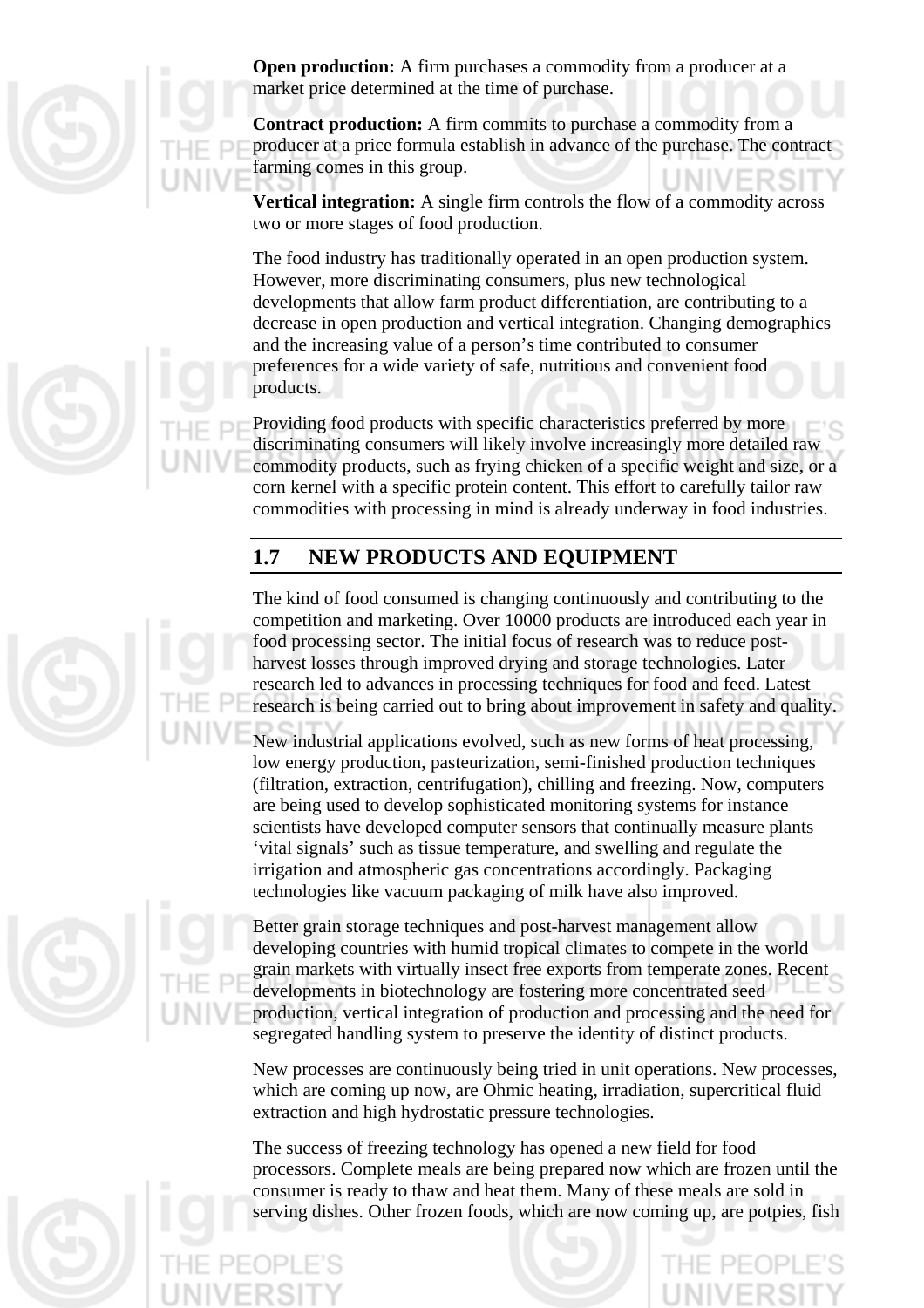sticks, desserts and potatoes. Additives, food composition standards and labelling are also leading to the development of new products and machineries.

#### **1.8 FOOD EVALUATION**

Variety, season, geographical differences, harvesting, handling, processing, packaging, storage, display, home preparation, cooking, and serving influence nutrient content of foods. The food composition is determined by a variety of scientifically sound, standardized methods. The first system of approximating the value of food for nutritional purposes was developed at the Weende Experiment Station in Germany more than 100 years ago. This system separates a food into nutritive fractions. This system was known as proximate analysis. Various methods are developed to evaluate protein, carbohydrate, fat, vitamins and mineral, and fiber in the food. Some of the methods are standards developed by the Government organizations for quality analysis. Number of equipment and processes are also available for proximate analysis of food destructively or non-destructively. Newer methods of determining the composition of foods have replaced or supplemented the old proximate analysis and allowed determination of more specific nutrients in foods. These include spectrophotometry, liquid chromatography, and gas chromatography, which allow the determination of fatty acids, cholesterol, amino acids, specific minerals, and vitamins.

Food composition tables are used to evaluate the nutritional value of food supplies, to develop food distribution programs, to plan and evaluate food consumption surveys, to provide nutritional counselling, and to estimate the nutritional content of individual diets. The parameters that are evaluated for food evaluation are.

THE PE(

UNIVER

Description of food and measure

Moisture

Food energy (in Joules)

Protein, fat, different fatty acids (saturated, monounsaturated, polyunsaturated fatty acids and cholesterol), and carbohydrate (in grams) Vitamins and Mineral (in milligrams and IU)

#### **Check Your Progress Exercise 2**

**Note:** a) Use the space below for your answer.

- b) Compare your answers with those given at the end of the unit.
- 1. What are the main causes of food deterioration and what are their effects?

……………………………………………………………………………

……………………………………………………………………………

……………………………………………………………………………

……………………………………………………………………………

……………………………………………………………………………

#### …………………………………………………………………………… ……………………………………………………………………………

2. What do you understand by food evaluation?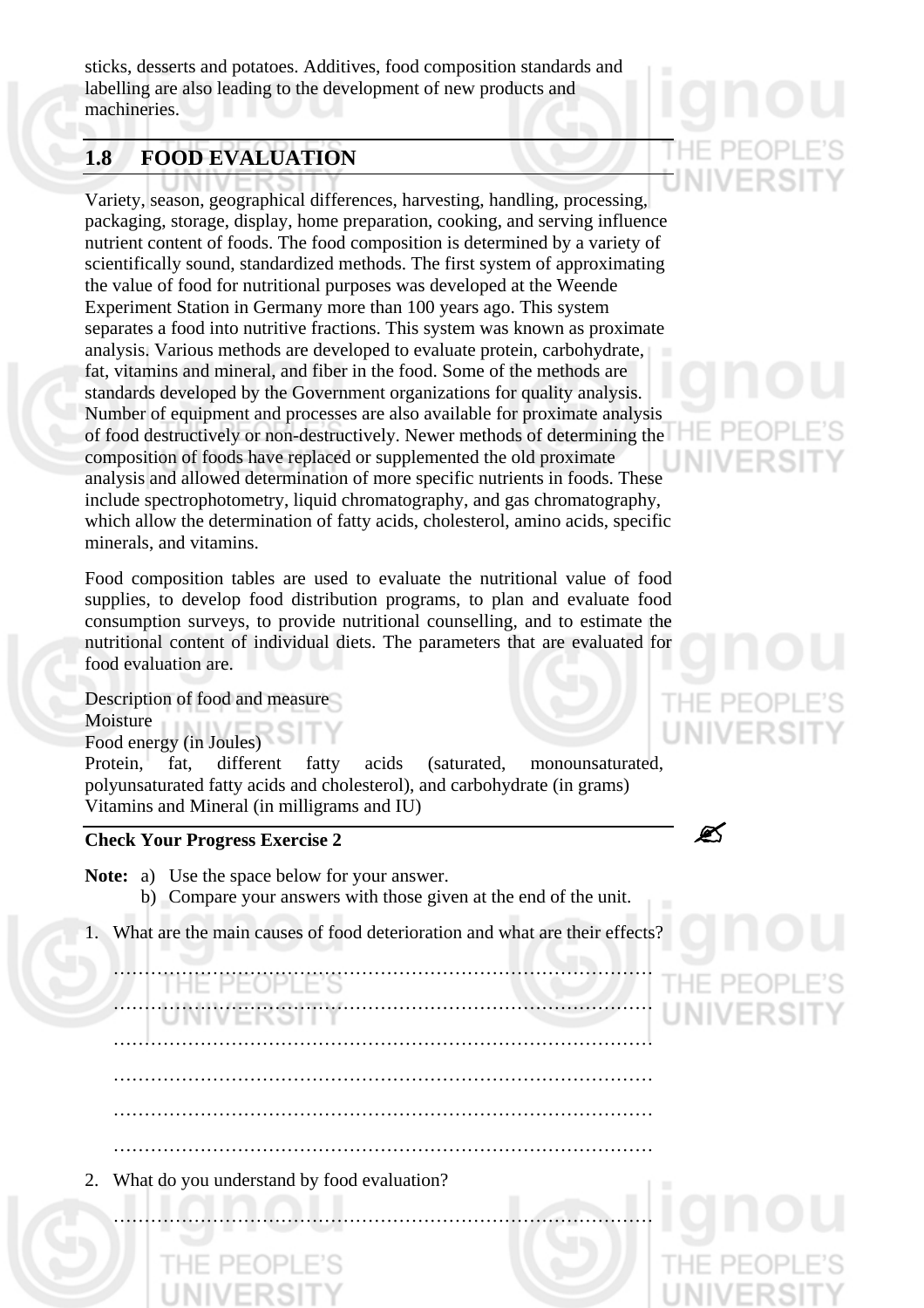| South Server II |  |  |
|-----------------|--|--|
|                 |  |  |



### **1.9 LET US SUM UP**

Food is essentially required for human being for energy. Nutrition is the processes by which the foods people eat provide the nutrients they need to grow and stay healthy. There are six categories of nutrients: proteins, carbohydrates, lipids, vitamins, minerals and water. The chemistry of these nutrients influences the characteristics of the food.

Food deterioration includes changes in organoleptic quality, nutritive value, food safety, aesthetic appeal, colour, texture and flavour. To some extent, all food undergoes deterioration after harvest. Deterioration may be physical, chemical or biological. Some deterioration produces toxins that are not destroyed by heat. Some of toxins produced by microorganisms can cause infections in humans.

The kind of foods people eat change in response to many influences such as demographic shifts, supply of ingredients, availability and costs of energy, politics, scientific advances in nutrition, health and food safety. New processing methods and approaches are coming up in food science.

The digestive process includes ingestion, digestion, absorption and elimination. Nutrients in the diet are progressively broken into smaller components by mechanical, chemical, and enzymatic means. Small molecules resulting from digestion are absorbed to supply the body with energy, protein, vitamins and minerals.

Food composition tables are used to evaluate the nutritional value of food supplies, to develop food distribution programs, to plan and evaluate food consumption surveys, to provide nutrition counselling and to estimate the nutritional content of individual diets.

| 1.10 KEY WORDS                    |                                                                                                                                                                            |
|-----------------------------------|----------------------------------------------------------------------------------------------------------------------------------------------------------------------------|
| Food<br>THE PEOPLE'S<br>UNIVERSIT | Foods are materials, which in their naturally<br>occurring, processed or cooked forms, are<br>consumed by human beings for their<br>nourishment, sustenance and enjoyment. |
| <b>Food infection</b>             | Illness produced by the presence and growth of<br>pathogenic microorganisms.                                                                                               |
| <b>Lipids</b>                     | A broad group of fat like substances with similar<br>properties.                                                                                                           |
| <b>Minerals</b>                   | Minerals are needed only in small amounts and<br>have many different functions in the human<br>body.                                                                       |
|                                   |                                                                                                                                                                            |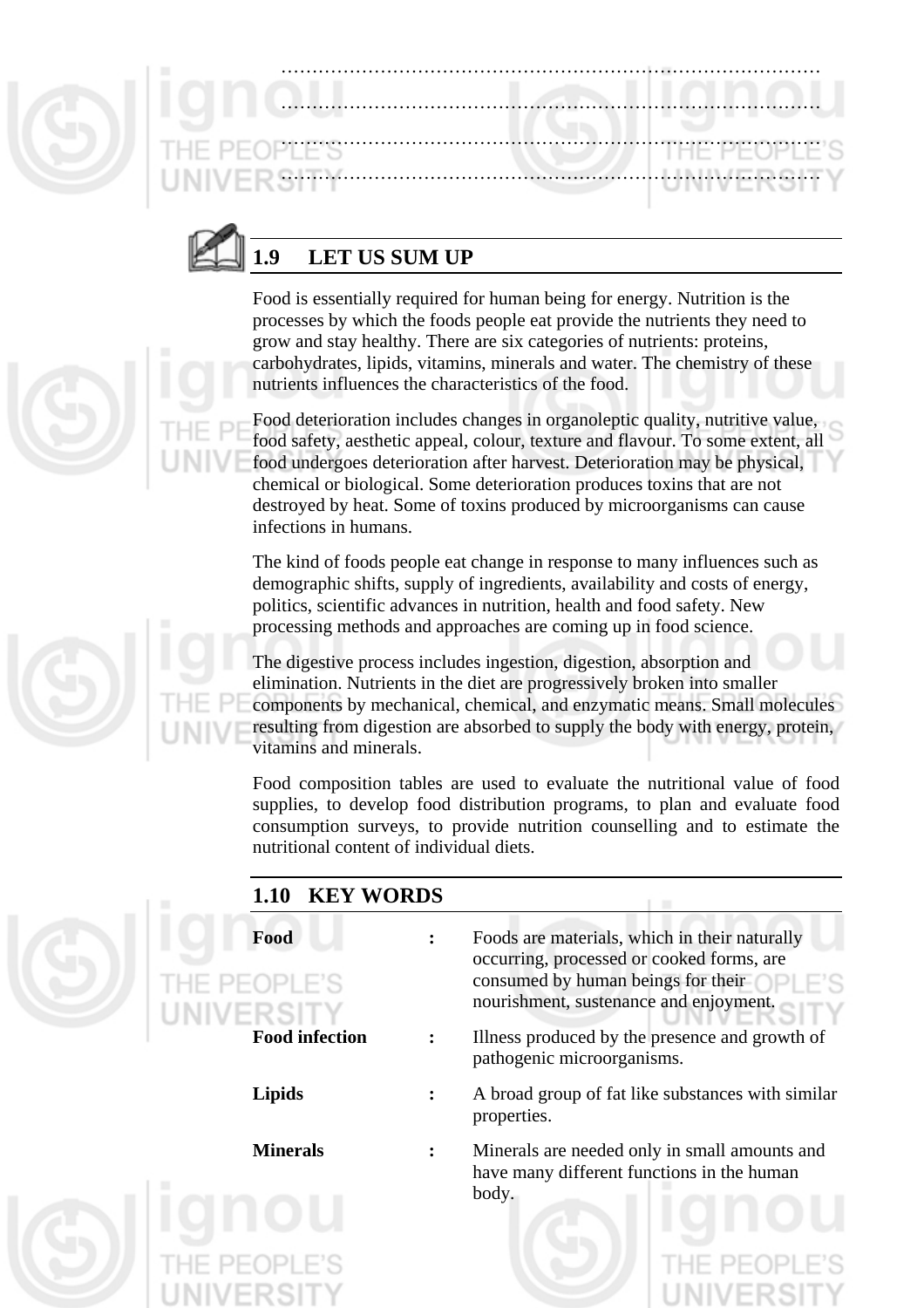| <b>Nutrition</b>           | It is the processes by which the foods people eat<br>provide the nutrients they need to grow and stay<br>healthy.                         |
|----------------------------|-------------------------------------------------------------------------------------------------------------------------------------------|
| <b>Nutrient needs</b>      | It is the minimum requirement for a nutrient<br>intake that will maintain normal functions and<br>UNIVERSITY<br>health.                   |
| <b>Protein</b>             | Large molecules of long chains of amino acids.                                                                                            |
| <b>Properties of foods</b> | Properties of foods include physical, rheological,<br>electrical, thermal and optical properties of<br>foods.                             |
| <b>Triglycerides</b>       | Neutral fat molecule made up of three fatty acids<br>joined to one glycerol molecule through a<br>special chemical linkage called ester.  |
| <b>Vitamins</b>            | Vitamins are chemical compounds in our food<br>that are needed in very small amounts to regulate<br>the chemical reactions in our bodies. |

# **1.11 ANSWERS TO CHECK YOUR PROGRESS EXERCISES** "

#### **Check Your Progress Exercise 1**

- 1. Your answer should include following points:
- Geometric, rheological, thermal, electrical and mass transfer properties;
- Significance of these properties.
- 2. Your answer should include following points:
- Chemical composition and bonding.
- Classifications.
- 3. Your answer should include following points:
- Nutrients needed.
- Significance, functions in body.
- 4. Your answer should include following points:
	- Digestive process.
	- Components of digestive system.

#### **Check Your Progress Exercise 2**

- 1. Your answer should include following points:
- Physical, chemical and biological causes
- Disease and other effects
- Mycotoxins and intoxications
- 2. Your answer should include following points:
- Proximate analysis
- Food evaluation table